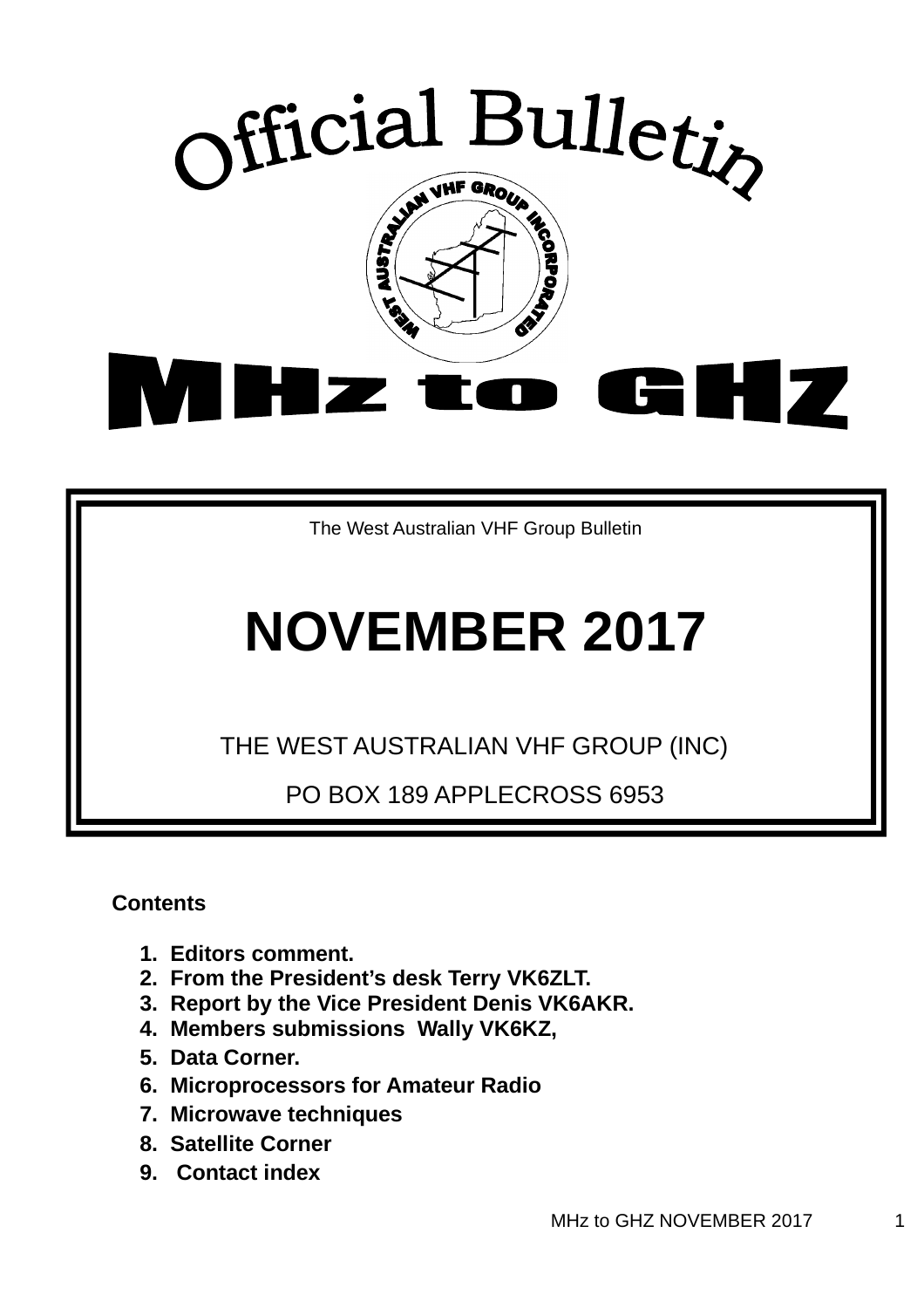# **1. Editor's Comments**

Yes, I know this addition should have been out & about in November, but it wasn't to be. Another four months have passed again since the August issue. One would think that it would be cinch to generate another issue along the same lines. Well it isn't, especially if this is a year that uses up most of your spare time that precludes desired interests like AR, fishing & photography & travel. I know I've said all this before, but please forward any article of which may be of interest to members. All offers considered. Luckily I have had two submissions already one from Wally VK6KZ and another From LeighVK6WA**.**  Wally's article is within this edition and Leighs will be in the April edition 2018.

**READ ON** 

# **2. From the President's desk Terry VK6ZLT**

Members, who are able to do so, are encouraged to visit on the first and or the third Saturdays of each month from 12PM to 5PM. These times are flexible depending upon requirements (competition, visiting amateurs) Refreshments are always available and visitors too are welcome, so if you know of a fellow Amateur who is unsure what our Group is and does, invite or bring them along.



JOTA 2107 Brief summary of the day and to acknowledge the contributions of the Group members who made this happen :-) I dare say we'll have a debriefing session to discuss lessons learned but speaking for myself, I found it very enjoyable and relatively stress free due to the work done

during the lead up and setup. A last-minute radio failure saw Peter returning home to pick up a replacement radio!

# **3. Report by Denis VK6AKR Vice President WA VHF GROUP.**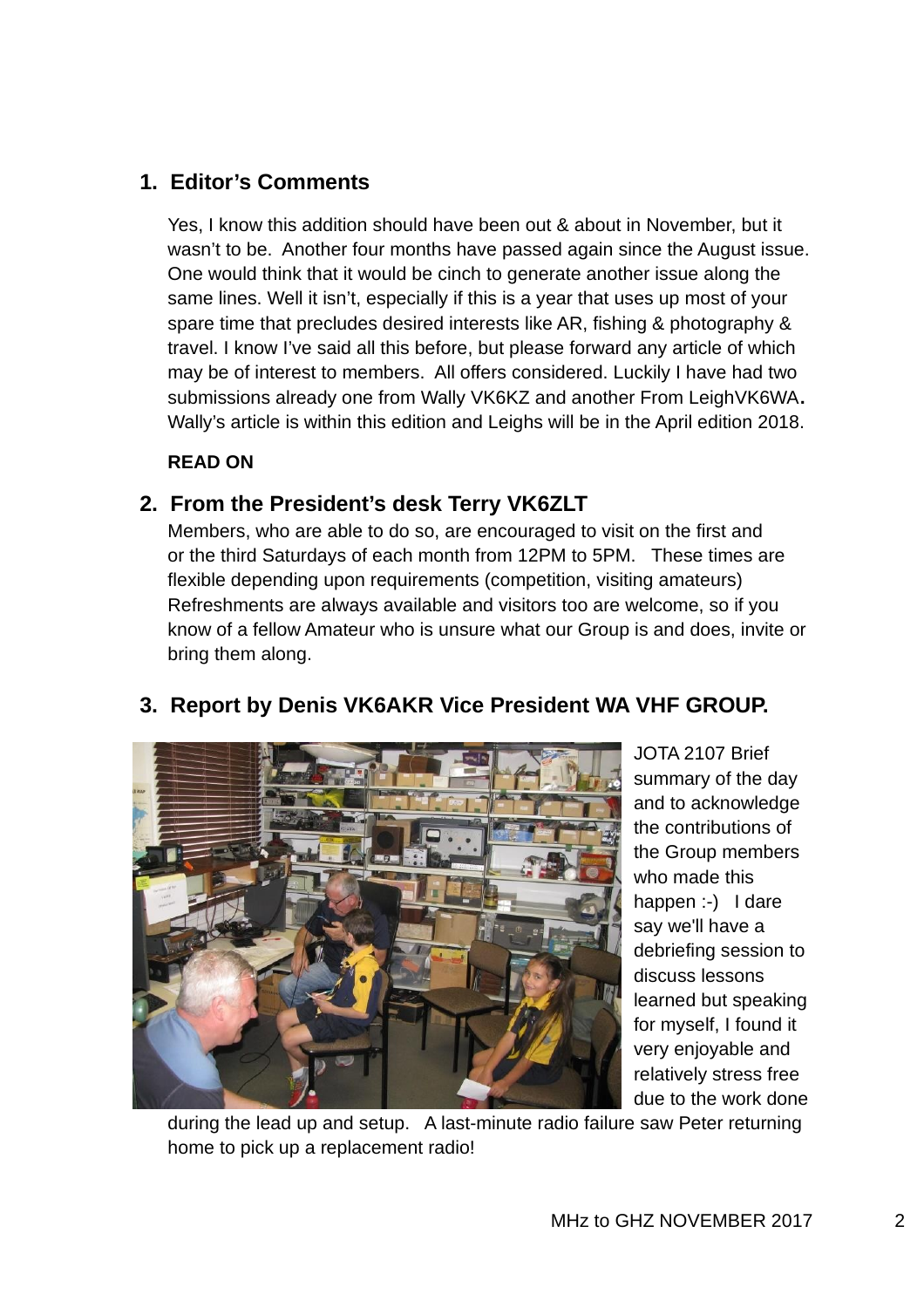

From Wireless Hill's viewpoint there were 39 individual contacts, the majority on the 2 metre band (shared through repeaters, Worldwide) and others on high frequency bands and using DMR. There may well be a couple of others that were not recorded

by me due to events happening with Scout movements, etc.



Bryan VK6FFRA who manned the Leighton Battery has a lot of contacts too but his figures are not available just now. Regardless, all Scouts (Cubs, etc.) and Scout Leaders seemed to be happy with the proceedings. We may even get some new Amateurs joining us, based on comments received. DMR: Thanks to Allan VK6MST for programming and for the loan of a DMR radio which worked well and provided contacts into Denmark, UK, USA as well as VK3 and VK7. Also Steve VK6VHZ for a desktop DMR setup and Peter for bringing no less than six DMR handhelds!! We had radios to burn; for me it is a great feeling to be part of a team such as this who are committed to supporting JOTA and our other Group events.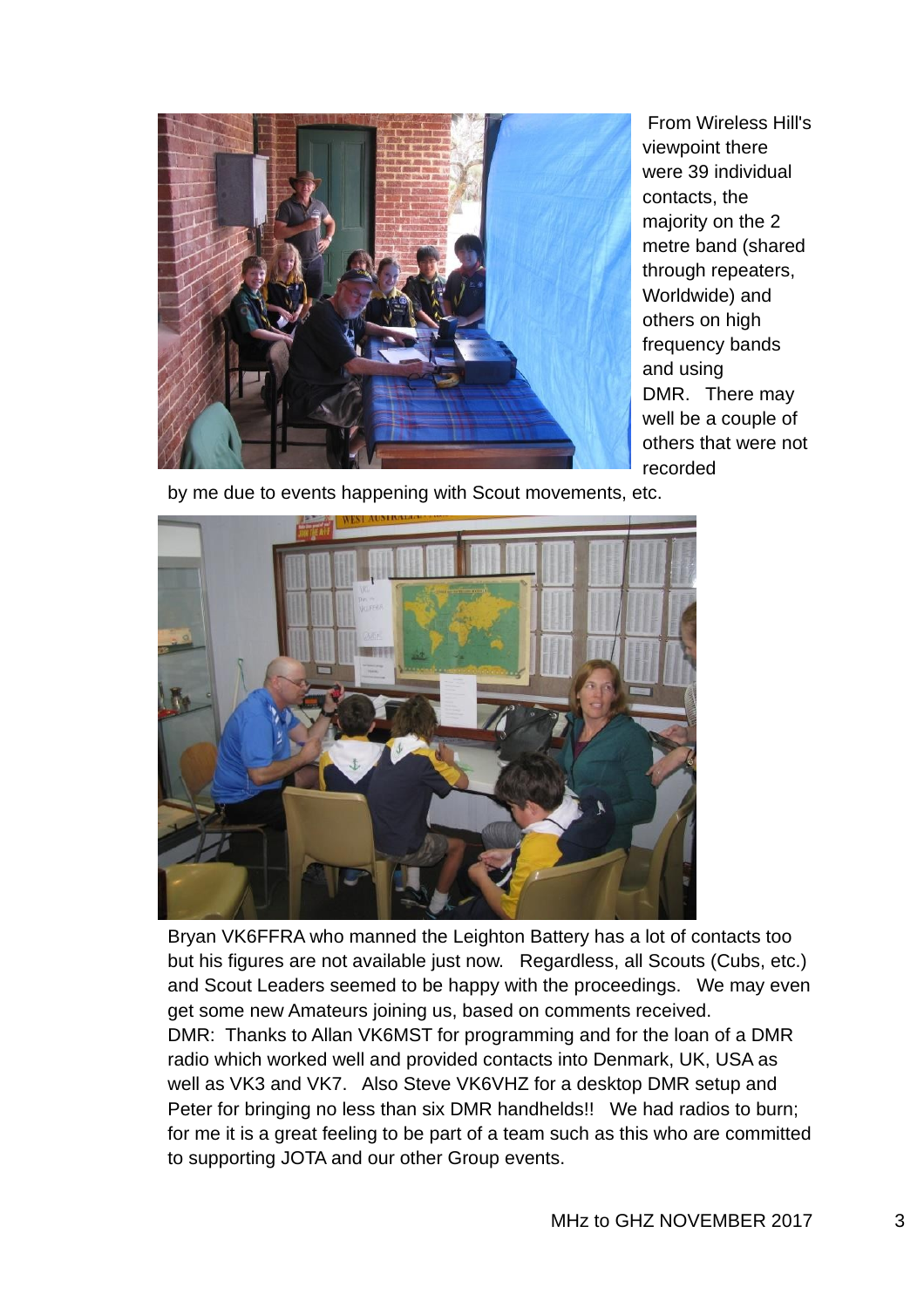#### 4. Submission By **"VK6KZ PORTABLE"**

#### **HINTS FOR VHF/UHF PORTABLE OPERATION**

*Wally VK6KZ* 

This article was originally written in July 2000. The suggestions are based on many years of portable operation and, apart from updating the campervan and some radio equipment since then, they remain very relevant.

#### **Don't Leave Anything Home**

Make sure you leave no part of your gear at home. For example, it is very difficult to operate without a microphone, a connecting power cable or the coax! Integrate your equipment into one unit. For example my portable gear of three transceivers, together with keyer and audio distribution, is built into a small rack so that to operate it from the field requires a minimum of external connections - to the power source (12 volts), internal and outside loudspeakers and the antennas. There is a minimum of setting up required and the equipment is



operated in the home station situation as well as out in the field. The equipment is actually the home station although there are linears between the rack and the antennas. Hopefully any faults that develop will arise at home rather than in the field! This arrangement also saves money!

#### **Think Of Safety**

For many years, I operated from a car. More recently I am able to operate from a campervan. The following comments apply to the car but the general principle is the same!

For reasons of safety and security, carry the portable equipment in the boot of the car. This has a disadvantage in terms of operating comfort as one is in the open air, but this is not a major problem until it rains. Have warm clothing for night operation particularly if on the south coast of Western Australia where the winds are usually strong from the ocean! Equipment that is out of sight is safer and more secure than where it is to be visible to the casual passer-by. Mounting the gear in the boot also provides that added comfort of knowing that, if a vehicle accident were to occur, there are no pieces of equipment to act as missiles within the car itself. In the campervan, the equipment remains in its steel frame and this is placed inside one of the cupboards and then bolted down.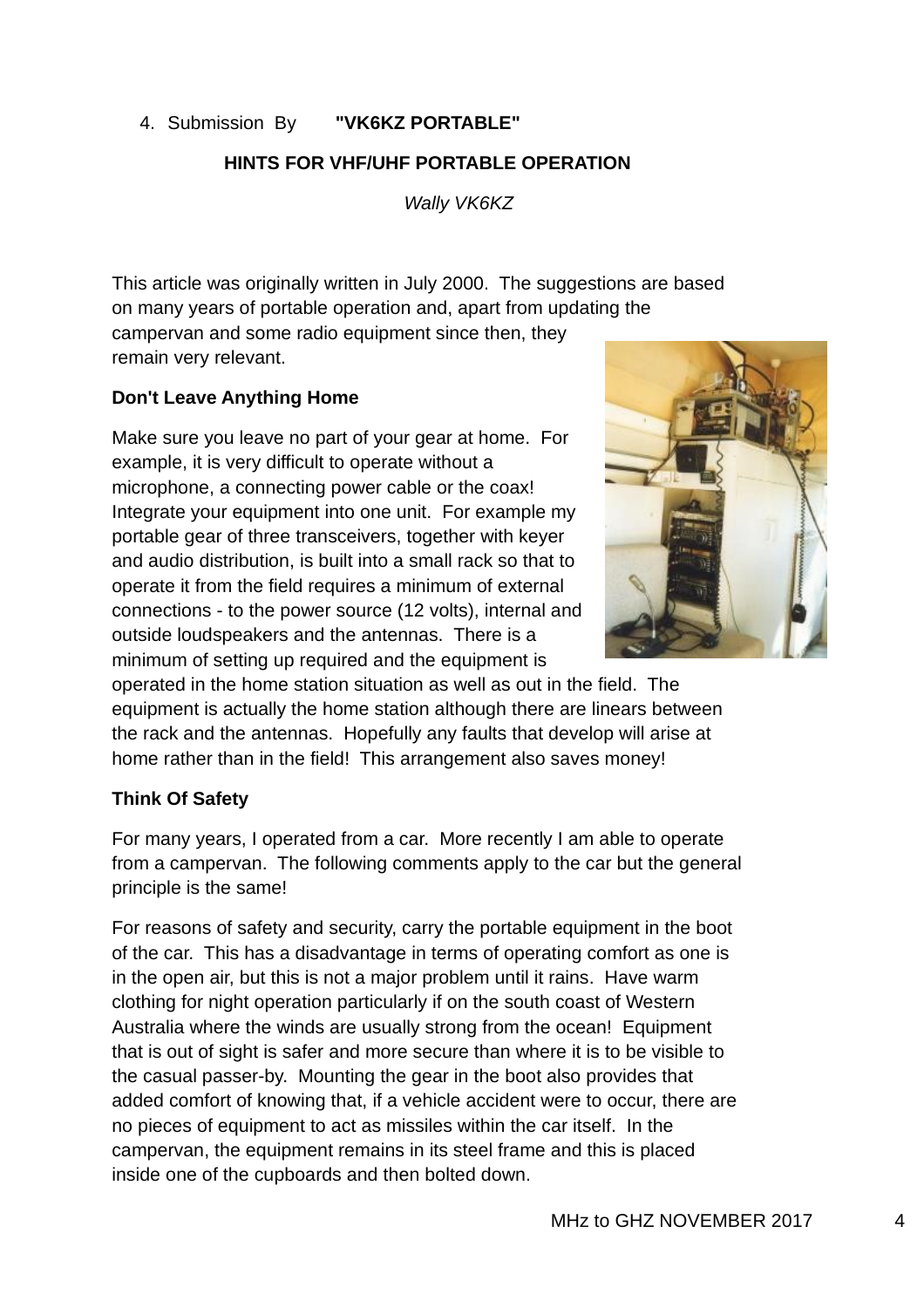If you have a second battery, bolt it firmly to the vehicle so that in case of accident it will not be a heavy missile and shower battery acid over everything (including people if the battery is inside the passenger compartment).

#### **Mount Antennas On The Vehicle**

Support for masts for antennas is needed. The car is a great start. A roof-rack can have sockets - made from about 25 mm water pipe and appropriate aluminium tubing placed in these to act as the mast for the antennas. Thread a bolt through the socket so that the tubing can be prevented from turning.

On the campervan appropriate sockets can be mounted on the roo bar, on the tow bar and the rear-end U protection pipe on both the left and right hand ends. As a result a number of masts can be used simultaneously without the antennas fouling each other especially if at different heights.



The aluminium tubing should be cut in short lengths (approx. 1 metre) with a "V" filed in each end, and 150 mm lengths of slightly larger diameter tubing with two self- tapping screws used as joining pieces for successive lengths. The screws fit into the "V" slot and all lengths then rotate together when pointing the antennas.

If possible have short lengths of coax within the vehicle to link the gear with

connectors outside so that the coax from the antennas does not have to pass through partly closed doors or windows.

Mount the antennas in one of the sockets at a height just above the roof line of the vehicle (in what I call the fox-hunting position) and drive with them in that position from the home QTH to the portable location.

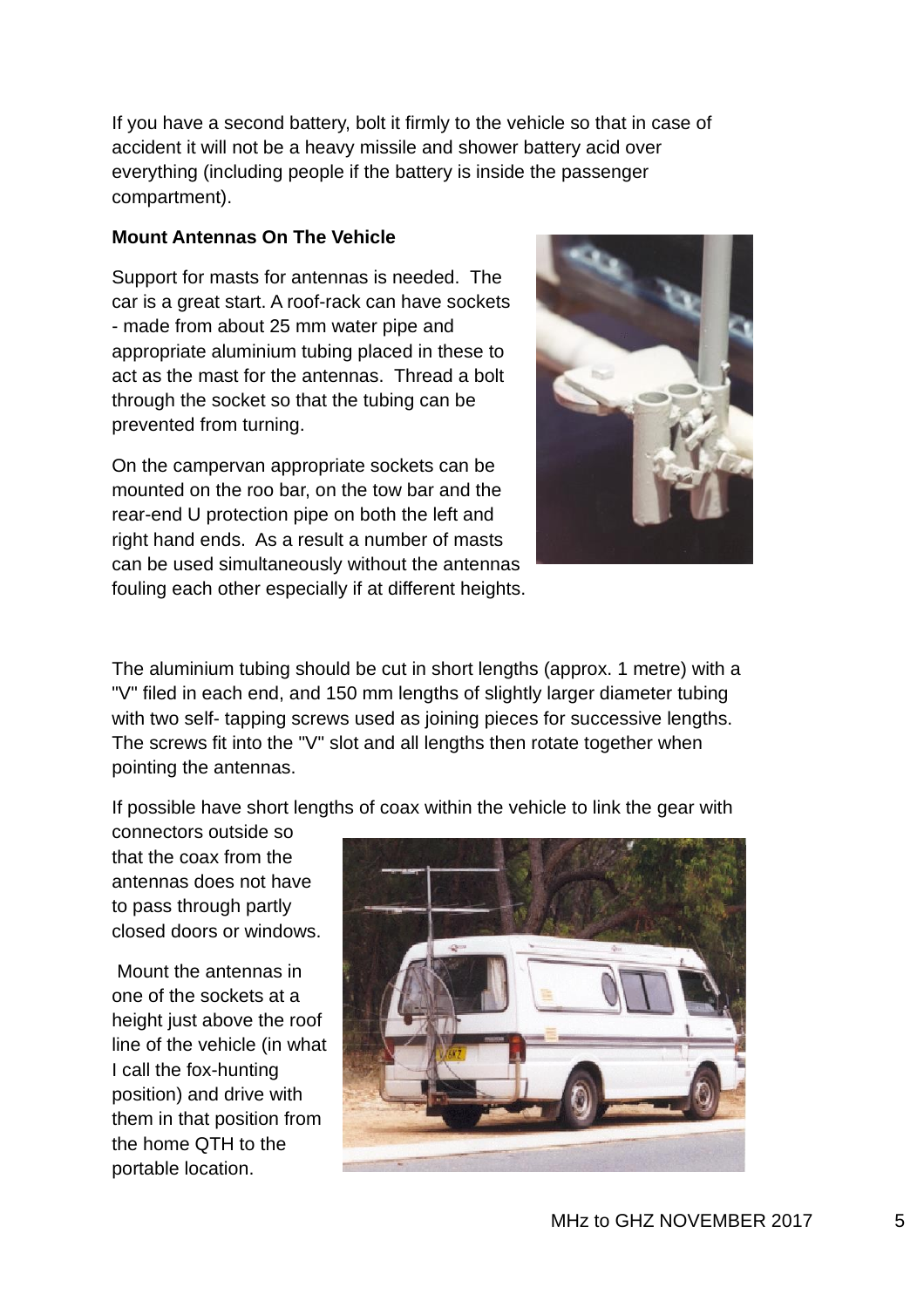Connect the coax from the antennas to the external sockets (and hence the gear) so that it is possible to stop, quickly add a length of masting (if necessary) and listen or transmit from the side of the road. (In the early days I carried a spare length of aluminium tubing from which I could cut a new element for the beam if vibrations caused an element to break. This has turned out as unnecessary with my 5 element 144 MHz beam having now travelled well over 10 000 Km at speeds up to 110 Km/hour in that position without damage.)

One of the drawbacks of using the vehicle as the supporting mount is that it is magnetic and its presence will disturb compass readings. Mostly this is not a problem but when setting up the microwave tripod, the car is left at a distance and once the bearings are set, the vehicle is moved closer to the operating position.

Have an external speaker to allow monitoring of the receiver as the antenna is peaked or if operating the microwave gear away from the liaison gear.



#### **Don't Forget Tools and Spares**

Carry a number of relevant tools and either back-up components or alternatively design some redundancy into the components that are being used. For example, coaxial cables to the antennae can be interchangeable so that if one cable fails on one band then operation can continue by changing the second cable from one antenna to another. (Had it not been for a 12 volt soldering iron which could be plugged into the cigarette lighter socket of the car, the world record for 1296 MHz between VK6KZ portable at Walpole and VK5MC at Hatherleigh in 1979 would not have been possible.)

#### **Study Maps** *(Nowadays the Internet and Google maps have superseded these!!)*

Before travelling, study contour maps to help identify possible sites and bearings to likely contacts. Apart from finding good spots, no matter what the cost of the maps, you can save that cost in reducing distances driven.

Obviously a GPS is a great asset in finding/determining locations and with a good data base a quick calculator for bearings and distances.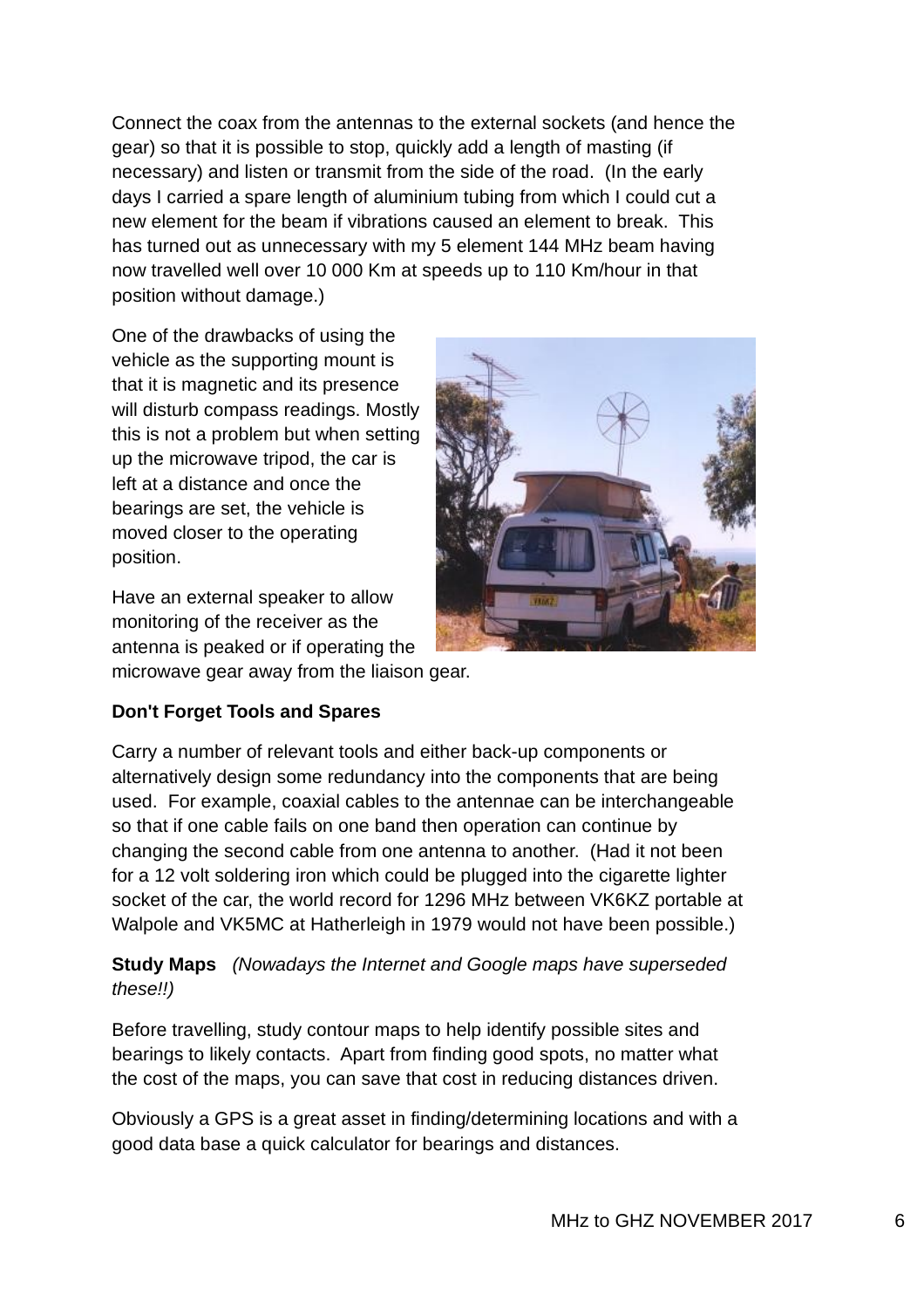Search for good operating sites in daylight hours rather than at night. It is very frustrating to find a high point with trees obscuring the take-off or high voltage power lines with noisy insulators which are not shown on the map. Daylight gives you a chance of searching out an alternative spot or the least troublesome position on the high point.

#### **Lighting and the logbook**

The best long haul contacts between the south-west of Western Australia and South Australia and Victoria usually occur between the hours of about 1600 hours local WA time and 1000 hours the following morning. Lighting is needed for operating the equipment and for making entries in the station log. Tie a pen or pencil to the logbook or rig to ensure you can record those wonderful contacts (or make notes when signals are not there!).

#### **Be Self Sufficient**

A portable operator cannot always judge when the openings will either occur or when they will cease. Be as self-contained as possible with food and water so that it is not necessary to leave the site for a meal break. Have a rubbish container so that you can leave a site clean. Have the car fuel tank topped up to retain mobility outside of the normal opening hours of service stations. A second 12 volt battery is highly recommended so that a car does not have to be abandoned because the battery is flat. The most favourable locations for portable operation tend to be isolated and it is not likely that another traveller will visit the spot to assist one to jump-start an automatic transmission car. Monitor the battery voltage and be able to switch between batteries.

Have power outlet sockets fixed to the car and to the second battery. These are convenient and reduce the chances of connecting the gear with reverse polarity. I use RCA sockets (normally used for audio purposes) as a cheap but highly satisfactory low voltage outlet for lower currents and automotive 2 pin sockets and plugs for currents around the 15-20 amp level.

#### **Practice**

Finally, practice portable operation. It is only by experience that you will

- Find out faults in the configuration of the equipment
- Develop smooth operating habits
- Find convenience and comfort in this mode of operation.
- Enjoy!! November 2017
	- **5. Data corner SDR info https://www.rtl-sdr.com/big-list-rtl-sdr-supported-software/**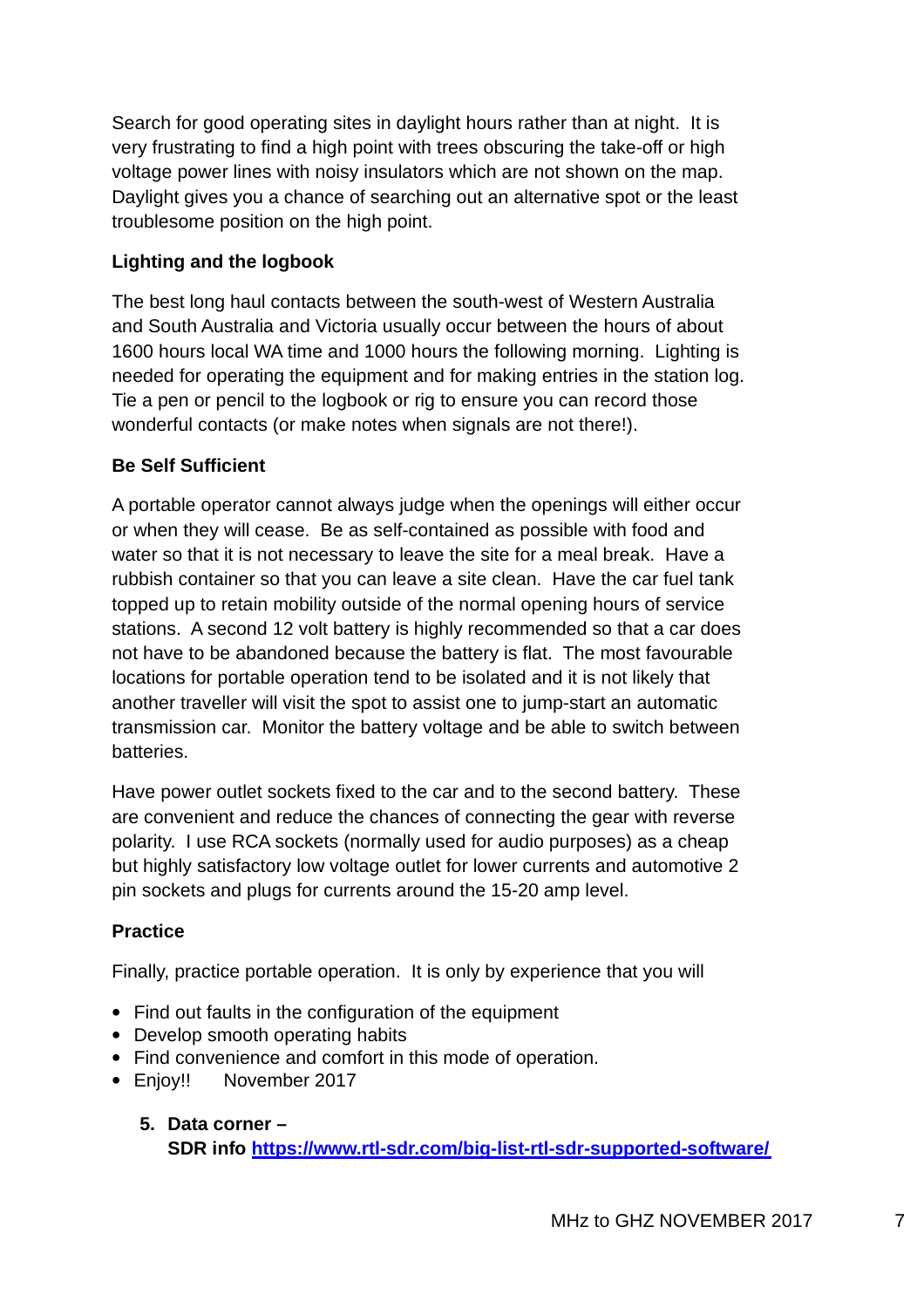6. **Microprocessor corner** this side of amateur radio has been on the back burner of late a number. Check out the following http://www.hamstack.com/hs\_projects/k6bez\_antenna\_analyzer.pdf http://www.rtl-sdr.com/raspberry-pi-rtl-sdr-scanner/ https://programmingelectronics.com/an-easy-way-to-make-noise-with-arduinousing-tone/

## **7 Microwave Techniques**

Microwave basic details of transmitters & receivers Download the e-book from the following site. **http://pages.mwrf.com/focus-on-transmittersreceivers?code=UM\_NX7UMB2**

**https://www.youtube.com/watch?v=3FR72wHHCeM** 10 Gigahertz Demo

**http://www.arrl.org/files/file/QEX\_Next\_Issue/2015/May-Jun\_2015/Wadsworth.pdf 10GHz signal generator http://www.hamradio.com/sbms/presentations/Walt\_Clark/DROplexer.pdf**

### **8,Satellite Corner**

**https://www.youtube.com/watch?v=astteV2umOg AO91 Sat explanation** 

**https://amsat-uk.org/2017/11/04/getting-ready-for-radfxsat-fox-1b/**

**9. Contact index** 

**President Terry VK6ZLT** 

**Vice- President Denis VK6AKR** 

**Secretary Graeme VK6LV** 

**Treasurer Graeme VK6LV** 

**Publicity TY VK6HTY** 

**Activities Terry VK6ZLT** 

**Museum Rep Bob VK6KW**